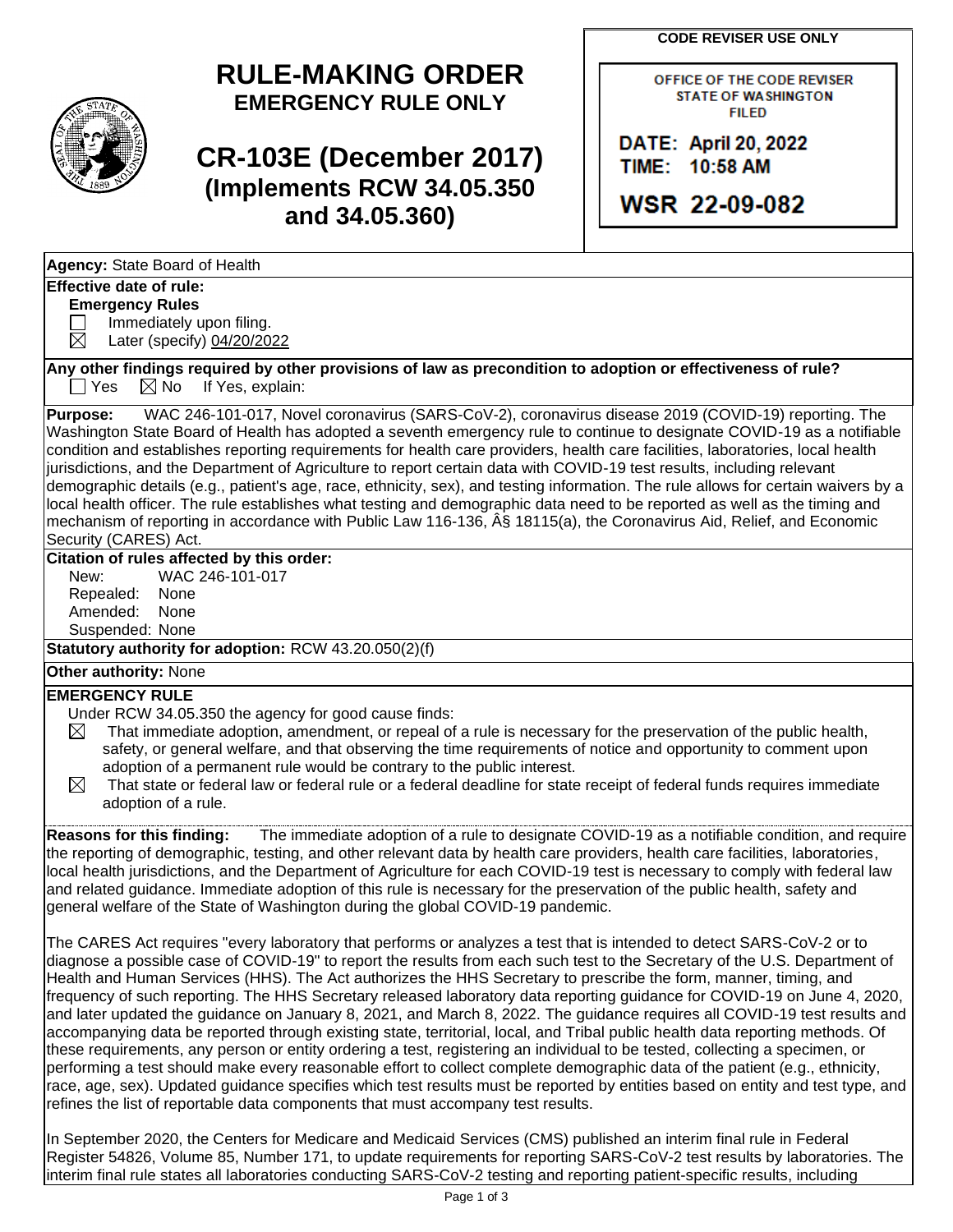hospital laboratories, nursing homes, and other facilities conducting testing for COVID-19, who fail to report information required under the CARES Act will be subject to monetary penalties. The interim final rules became effective September 2, 2020.

Adoption of a seventh emergency rule ensures continued compliance with the CARES Act, including updated HHS guidance, CMS requirements, and to improve the public health response to COVID-19. The Board intends to incorporate these provisions into permanent rule, and filed a CR-101 on July 20, 2021 as WSR 21-15-105.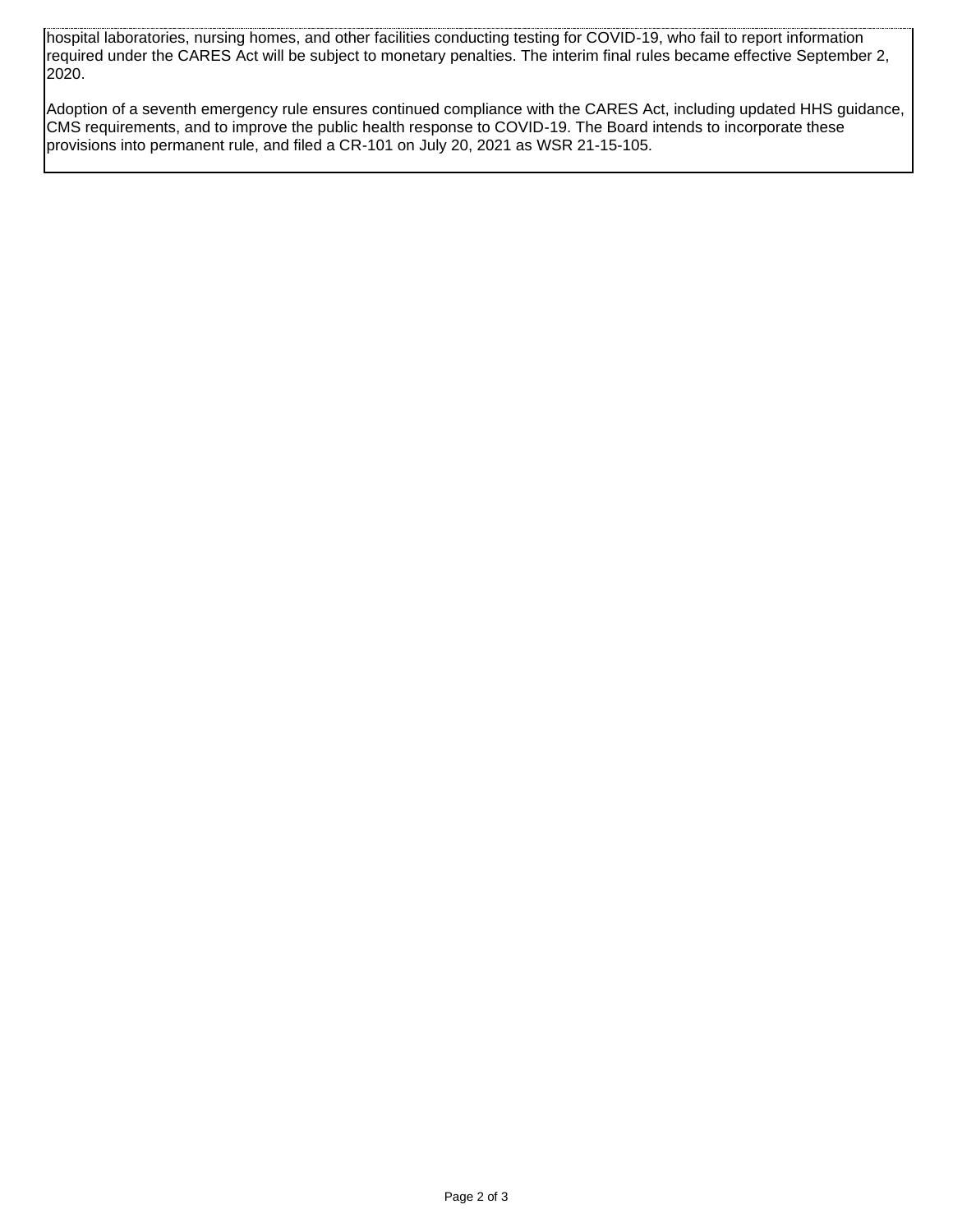| If any category is left blank, it will be calculated as zero.<br>Note:<br>No descriptive text.                                         |            |                 |                 |                 |          |                 |  |
|----------------------------------------------------------------------------------------------------------------------------------------|------------|-----------------|-----------------|-----------------|----------|-----------------|--|
| Count by whole WAC sections only, from the WAC number through the history note.<br>A section may be counted in more than one category. |            |                 |                 |                 |          |                 |  |
| The number of sections adopted in order to comply with:                                                                                |            |                 |                 |                 |          |                 |  |
| Federal statute:                                                                                                                       | <b>New</b> | $\mathbf{1}$    | Amended         | $\overline{0}$  | Repealed | $\overline{0}$  |  |
| Federal rules or standards:                                                                                                            | New        | $\overline{1}$  | Amended         | $\overline{0}$  | Repealed | $\underline{0}$ |  |
| Recently enacted state statutes:                                                                                                       | <b>New</b> | 0               | Amended         | $\underline{0}$ | Repealed | $\underline{0}$ |  |
| The number of sections adopted at the request of a nongovernmental entity:                                                             |            |                 |                 |                 |          |                 |  |
|                                                                                                                                        | <b>New</b> | 1               | Amended         | $\overline{0}$  | Repealed | $\overline{0}$  |  |
| The number of sections adopted on the agency's own initiative:                                                                         |            |                 |                 |                 |          |                 |  |
|                                                                                                                                        | <b>New</b> | $\overline{1}$  | Amended         | $\overline{0}$  | Repealed | $\underline{0}$ |  |
| The number of sections adopted in order to clarify, streamline, or reform agency procedures:                                           |            |                 |                 |                 |          |                 |  |
|                                                                                                                                        | <b>New</b> | $\pmb{0}$       | Amended         | $\underline{0}$ | Repealed | $\overline{0}$  |  |
| The number of sections adopted using:                                                                                                  |            |                 |                 |                 |          |                 |  |
| Negotiated rule making:                                                                                                                | <b>New</b> | $\overline{0}$  | Amended         | $\overline{0}$  | Repealed | $\overline{0}$  |  |
| Pilot rule making:                                                                                                                     | <b>New</b> | $\underline{0}$ | Amended         | $\underline{0}$ | Repealed | $\overline{0}$  |  |
| Other alternative rule making:                                                                                                         | <b>New</b> | $\overline{1}$  | Amended         | $\underline{0}$ | Repealed | $\underline{0}$ |  |
| Date Adopted: 04/18/2022                                                                                                               |            |                 | Signature:      |                 |          |                 |  |
| <b>Name:</b> Michelle A. Davis                                                                                                         |            |                 | Michelle Adavis |                 |          |                 |  |
| Title: Executive Director, Washington State Board of Health                                                                            |            |                 |                 |                 |          |                 |  |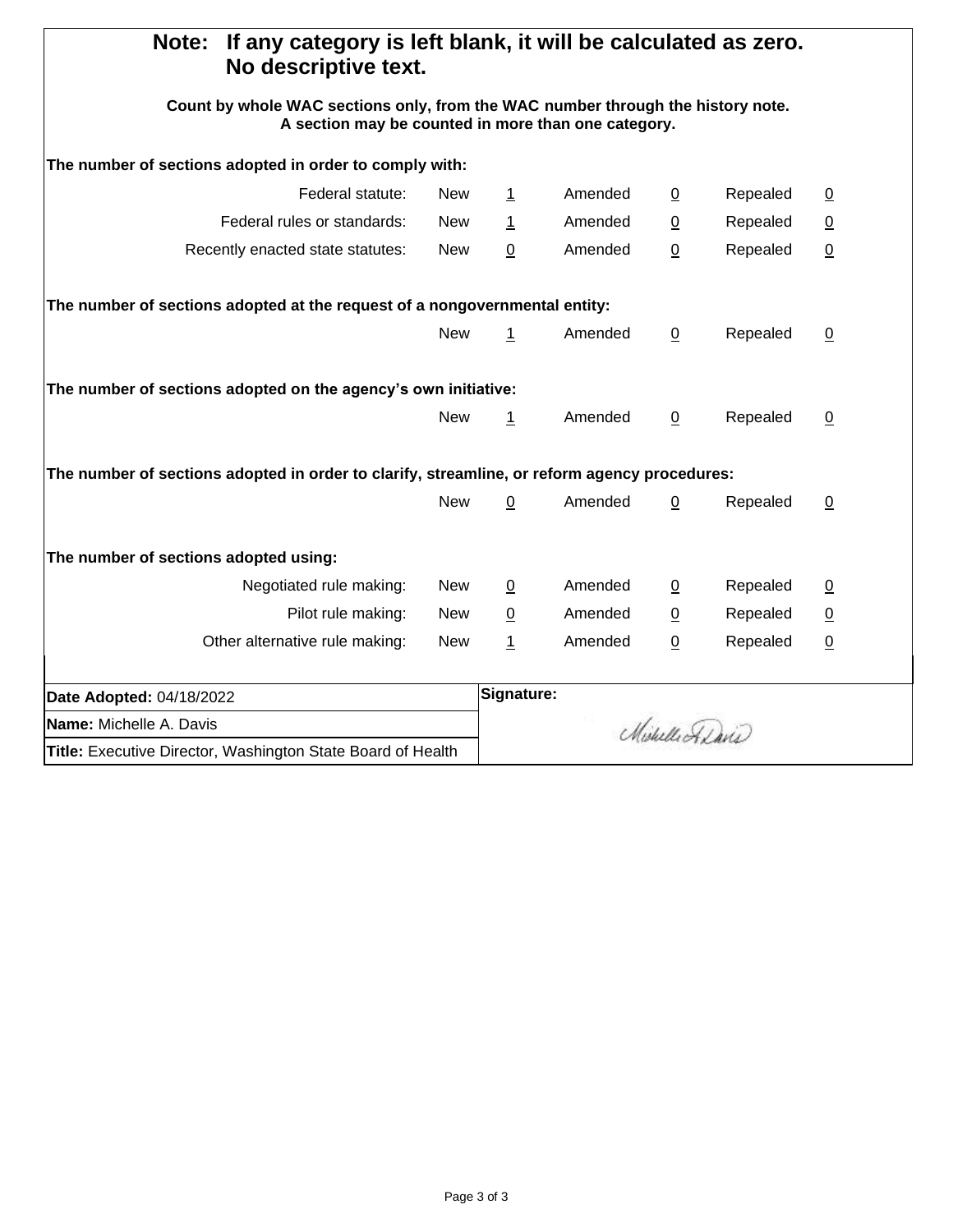**WAC 246-101-017 Novel coronavirus (SARS-CoV-2), coronavirus disease 2019 (COVID-19) reporting.** (1) Designating coronavirus disease 2019 (COVID-19), and the novel coronavirus (SARS-CoV-2) that causes it, as a notifiable condition, and requiring the reporting of race and ethnicity and other essential data by health care providers, health care facilities, laboratories, and local health departments related to cases of COVID-19 are necessary to ensure that public health agencies receive complete notice of COVID-19 cases and to address racial and ethnic inequities in morbidity and mortality among individuals with the disease. This rule is also necessary to align with the federal Coronavirus Aid, Relief, and Economic Security (CARES) Act and the U.S. Department of Health and Human Services laboratory data reporting requirements for COVID-19 testing, which require reporting of COVID-19 data to the appropriate state or local health department and the U.S. Department of Health and Human Services, and further, that any person or entity ordering a diagnostic or serologic test, collecting a specimen, or performing a test should make every reasonable effort to collect complete demographic information and include such data when ordering a laboratory test to enable the entities performing the test to report these data to state, territorial, local, and tribal public health departments. During this global pandemic, immediate adoption of a rule requiring notice of novel coronavirus (SARS-CoV-2) as a notifiable condition and reporting of race, ethnicity, and other essential data is necessary for the preservation of public health, safety, and general welfare.

(2) For the purpose of this section:

(a) "Animal case" means an animal, alive or dead, with a diagnosis of novel coronavirus (SARS-CoV-2) made by a veterinarian licensed under chapter 18.92 RCW, veterinary medical facility licensed under chapter 18.92 RCW, or veterinary laboratory as defined under chapter 16.70 RCW based on clinical criteria, or laboratory criteria, or both.

(b) "Antigen test" means an immunoassay test that detects the presence or absence of SARS-CoV-2 protein to indicate current SARS-CoV-2 infection.

(c) "Business day" means any day that the department is open for business.

(d) "Health care facility" means:

(i) Any assisted living facility licensed under chapter 18.20 RCW; birthing center licensed under chapter 18.46 RCW; nursing home licensed under chapter 18.51 RCW; hospital licensed under chapter 70.41 RCW; adult family home licensed under chapter 70.128 RCW; ambulatory surgical facility licensed under chapter 70.230 RCW; private establishment licensed under chapter 71.12 RCW; or enhanced service facility licensed under chapter 70.97 RCW; and

(ii) Clinics or other settings where one or more health care providers practice.

(e) "Immediately" means without delay, twenty-four hours a day, seven days a week.

(f) "Nucleic acid amplification test" or "NAAT" means a viral diagnostic test including reverse transcription polymerase chain reaction (RT-PCR), transcription mediated amplification (TMA), loop-mediated isothermal amplification (LAMP), strand displacement amplifications (SDA), and other NAATs authorized for emergency use by the U.S. Food and Drug Administration for the detection for SARS-CoV-2.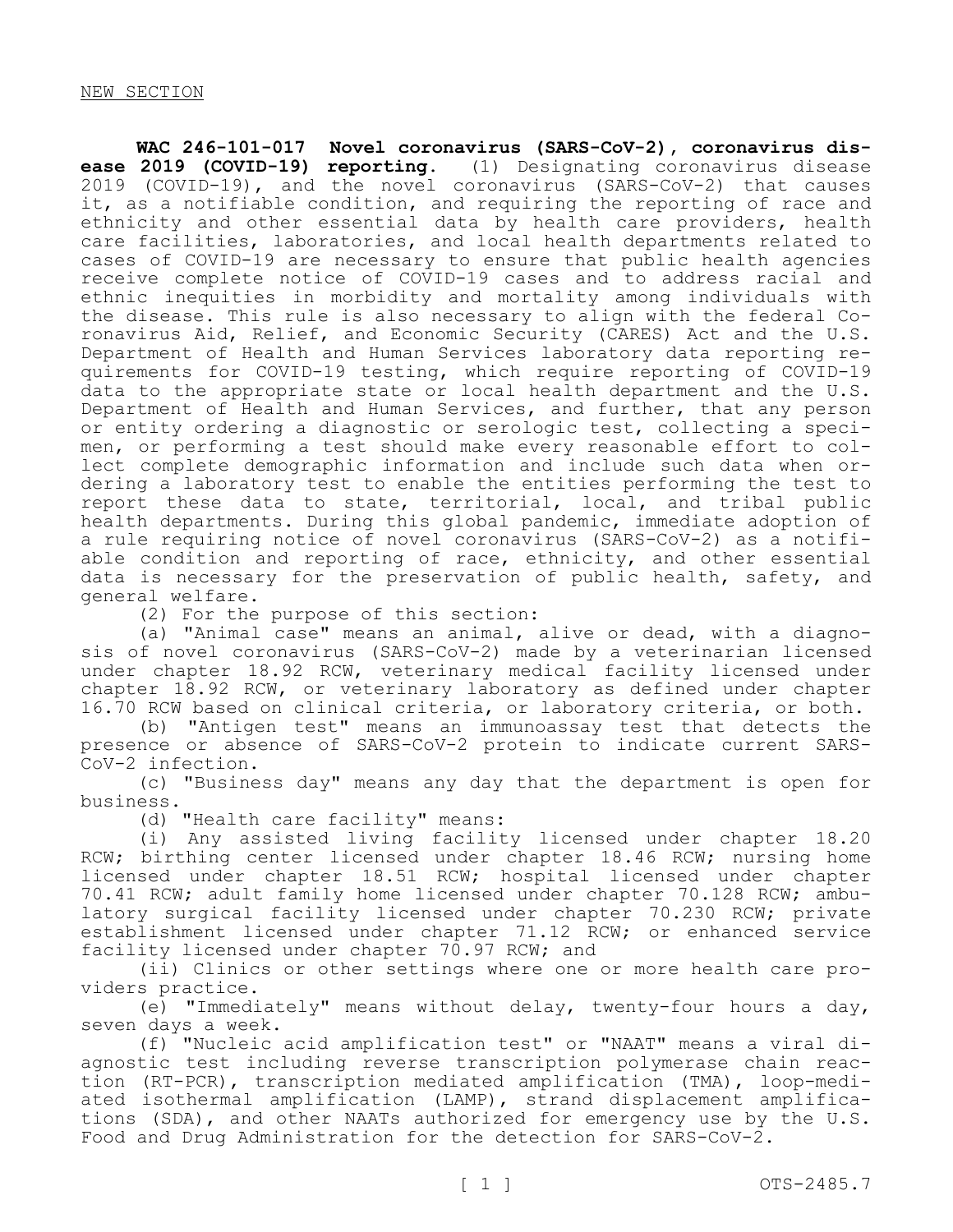(g) "Reference laboratory" means a laboratory licensed inside or outside of Washington state that receives a specimen from another licensed laboratory and performs one or more tests on that specimen.

(h) "Secure electronic data transmission" means electronic communication and accounts developed and maintained to prevent unauthorized access, loss, or compromise of sensitive information including, but not limited to, secure file transfer, secure facsimile, a health information exchange authorized under RCW 41.05.039, and the secure electronic disease surveillance system.

(i) "Secure electronic disease surveillance system" means the secure electronic data transmission system maintained by the department and used by local health departments to submit notifications, investi-

gation reports, and outbreak reports under this chapter.<br>(j) "Waived test" has the same meaning as W "Waived test" has the same meaning as WAC 246-338-010  $(45)(b)$ .

(k) Patient's ethnicity shall be identified by the patient and reported using one of the following categories:

(i) Hispanic or Latino;

(ii) Non-Hispanic or Latino;

(iii) Unknown; or

(iv) Asked, but unknown.

(l) Patient's race shall be identified by the patient and reported using one or more of the following categories:

(i) American Indian or Alaska Native;

(ii) Asian;

(iii) Black or African American;

(iv) Native Hawaiian or Other Pacific Islander;

(v) White;

(vi) Unknown; or

(vii) Asked, but unknown.

(3) Unless a health care facility has assumed the notification duties of the principal health care provider under subsection (7) of this section, or a laboratory director in a health care facility where laboratory point-of-care testing occurs under a certificate of waiver as described in WAC 246-338-020 has fulfilled the laboratory notification requirements as described in subsection (9) of this section, the principal health care provider shall submit individual case reports of novel coronavirus (SARS-CoV-2) to the local health department via secure electronic data transmission using a file format or template specified by the department:

(a) Within 24 hours of receiving a laboratory confirmed positive test result; and

(b) Following the requirements of this section, WAC 246-101-105,<br>WAC 246-101-120; excluding the requirements in WAC and WAC 246-101-120; excluding the requirements in WAC 246-101-105(10).

(4) The local health officer may waive or partially waive subsection (3) or (5) of this section, or both if the local health officer determines individual case reports of novel coronavirus (SARS-CoV-2) submitted by health care providers or health care facilities are not needed and are not promoting public health for any reason including, but not limited to, the local health department being unable to process the volume of case reports. The local health officer shall notify health care providers and health care facilities upon their determination.

(5) A health care facility shall submit individual case reports of novel coronavirus (SARS-CoV-2) to the local health department via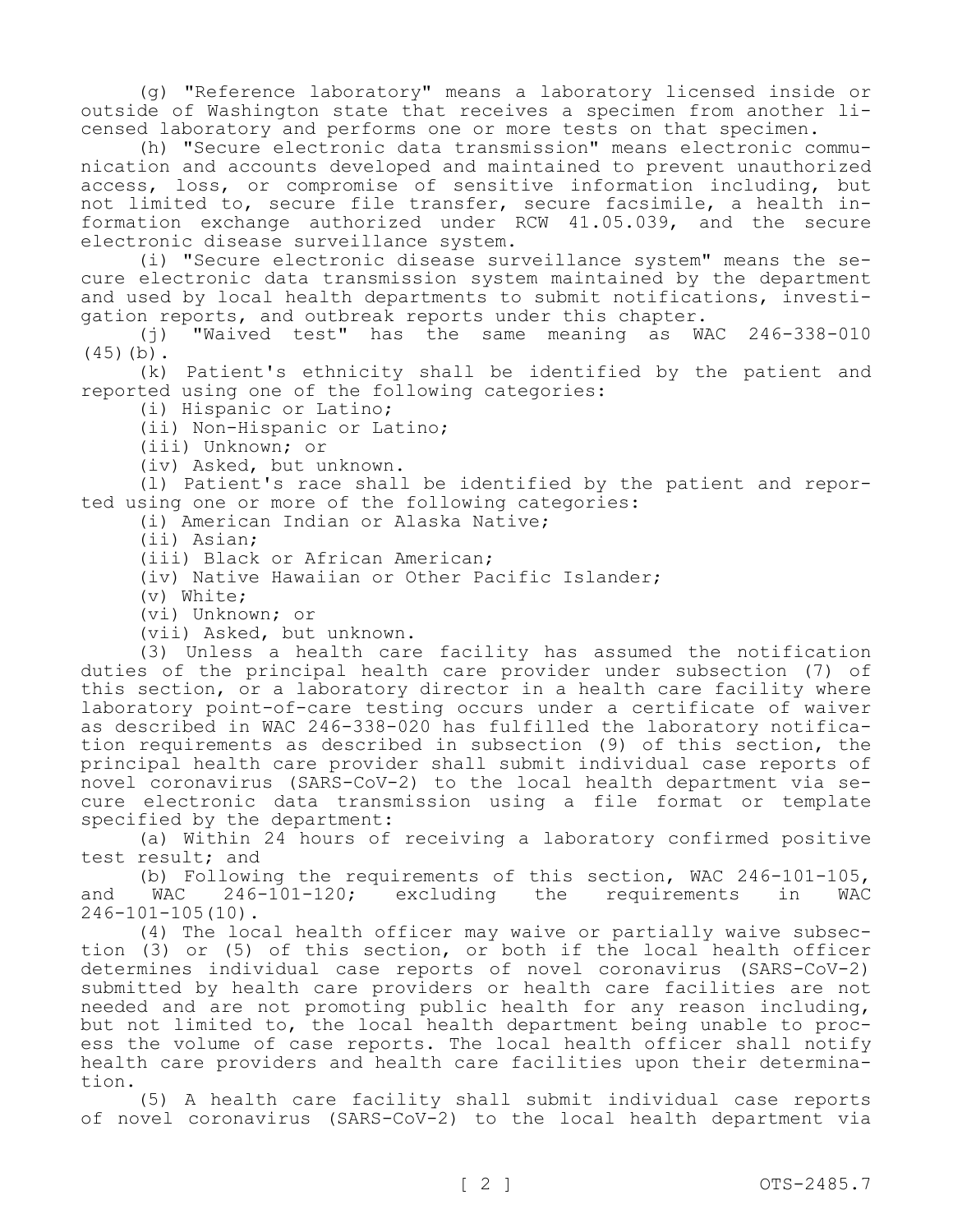secure electronic data transmission using a file format or template specified by the department:

(a) Within 24 hours of receiving a laboratory confirmed positive test result; and

(b) Following the requirements of this section, WAC 246-101-305, and WAC 246-101-320; excluding the requirement in WAC 246-101-305(4).

(6) Health care providers and health care facilities shall provide the local health department with the information identified in Column A of Table 1 in this section for individual case reports concerning novel coronavirus (SARS-CoV-2).

(7) A health care facility may assume the notification requirements established in this section for a health care provider practicing within the health care facility.

(8) A health care facility shall not assume the notification requirements established in this section for a laboratory that is a component of the health care facility.

(9) A principal health care provider is not required to submit individual case reports of novel coronavirus (SARS-CoV-2) to the local health department when the provider practices in a health care facility where laboratory point-of-care testing occurs under a certificate of waiver as described in WAC 246-338-020 and the laboratory director has fulfilled the laboratory notification requirements under subsections  $(12)$ ,  $(13)$ , and  $(14)$  of this section.

(10) Health care providers and health care facilities shall provide the laboratory with the information identified in Column A of Table 1 in this section for each test ordered for novel coronavirus (SARS-CoV-2).

(11) For specimens associated with novel coronavirus (SARS-CoV-2) sent to a laboratory outside of Washington state, health care providers, health care facilities, and laboratories shall provide the outof-state laboratory with a copy of chapter 246-101 WAC if they arrange for the out-of-state laboratory to report the test results consistent with WAC 246-101-105 (5)(a), 246-101-205 (1)(f)(i), or 246-101-305 (1)(e)(i) to the local health department as required under this subsection.

(12) For laboratories licensed to conduct moderate or high complexity testing, the laboratory director shall submit individual laboratory reports of positive, negative, and inconclusive test results from all NAAT and antigen tests performed for novel coronavirus (SARS-CoV-2) to the local health department:

(a) Via secure electronic data transmission using a file format or template specified by the department;

(b) Within 24 hours of results being known or determined; and

(c) Following the requirements of this section, WAC 246-101-205, and WAC 246-101-230; excluding the requirements in WAC 246-101-205(3).

(13) For laboratories licensed to conduct waived tests under a certificate of waiver, a laboratory director shall submit individual laboratory reports of positive test results from all waived tests, excluding antibody testing, for novel coronavirus (SARS-CoV-2) to the local health department:

(a) Via secure electronic data transmission using a file format or template specified by the department;

(b) Within 24 hours of results being known or determined; and

(c) Following the requirements of this section, WAC 246-101-205, and  $246-101-230$ ; excluding the requirements in WAC  $246-101-205(3)$ .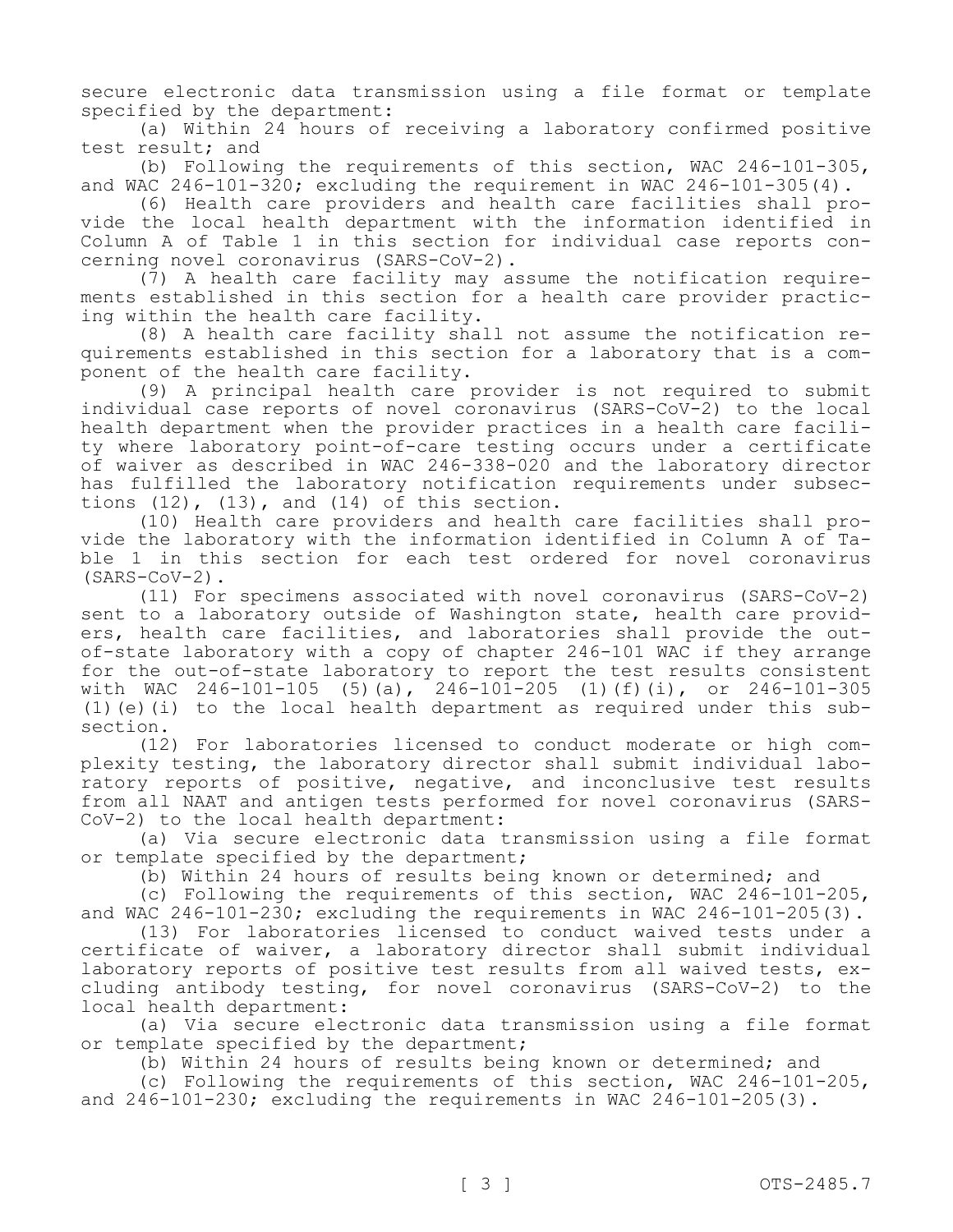(14) A laboratory director shall provide the information identified in Column B of Table 1 in this section to the local health department with each novel coronavirus (SARS-CoV-2) laboratory report.

(15) A laboratory director, upon request by the local health department or the department, shall submit novel coronavirus (SARS-CoV-2) presumptive positive isolates or, if no isolate is available, the specimen associated with the presumptive positive result to the Washington state public health laboratories within two business days of request. Specimens shall be sent to:

Washington State Public Health Laboratories Washington State Department of Health 1610 N.E. 150th Street Shoreline, WA 98155

(16) If the local health department or the department requests a specimen under subsection (15) of this section, a laboratory director shall provide the Washington state public health laboratories with the information identified in Column C of Table 1 in this section with each specimen submitted.

(17) When referring a specimen to another laboratory for a test for novel coronavirus (SARS-CoV-2), a laboratory director shall provide the reference laboratory with the information identified in Column D of Table 1 in this section for each test referral.

(18) The department of agriculture shall submit individual case reports for each animal case of novel coronavirus (SARS-CoV-2) to the department via secure electronic data transmission using a file format or template specified by the department within twenty-four hours of being notified of the animal case.

(19) The department of agriculture shall call the department and confirm receipt immediately after submitting a case report for each animal case of novel coronavirus (SARS-CoV-2).

(20) When the department of agriculture submits information under subsection (18) of this section, the department shall:

(a) Consult with the department of agriculture on all animal cases; and

(b) Notify the local health department of animal cases submitted to the department.

(21) A local health department shall, using a secure electronic disease surveillance system:

(a) Notify the department within one business day upon receiving a case, laboratory, or animal case report of positive test results, excluding antibody testing, for novel coronavirus (SARS-CoV-2); and

(b) Notify the department within five business days upon receiving a laboratory report of negative or inconclusive test results for novel coronavirus (SARS-CoV-2); and

(c) Submit individual investigation reports of novel coronavirus (SARS-CoV-2) to the department within one business day upon completing the case investigation.

(22) Notifications required under subsection (21)(a) and (b) of this section must include the information identified in Column E of Table 1 in this section.

(23) Investigation reports required under subsection (21)(c) of this section must include the information identified in Column F of Table 1 in this section.

(24) A local health department shall, within one business day, reassign cases to the department upon determining the patient who is the subject of the case: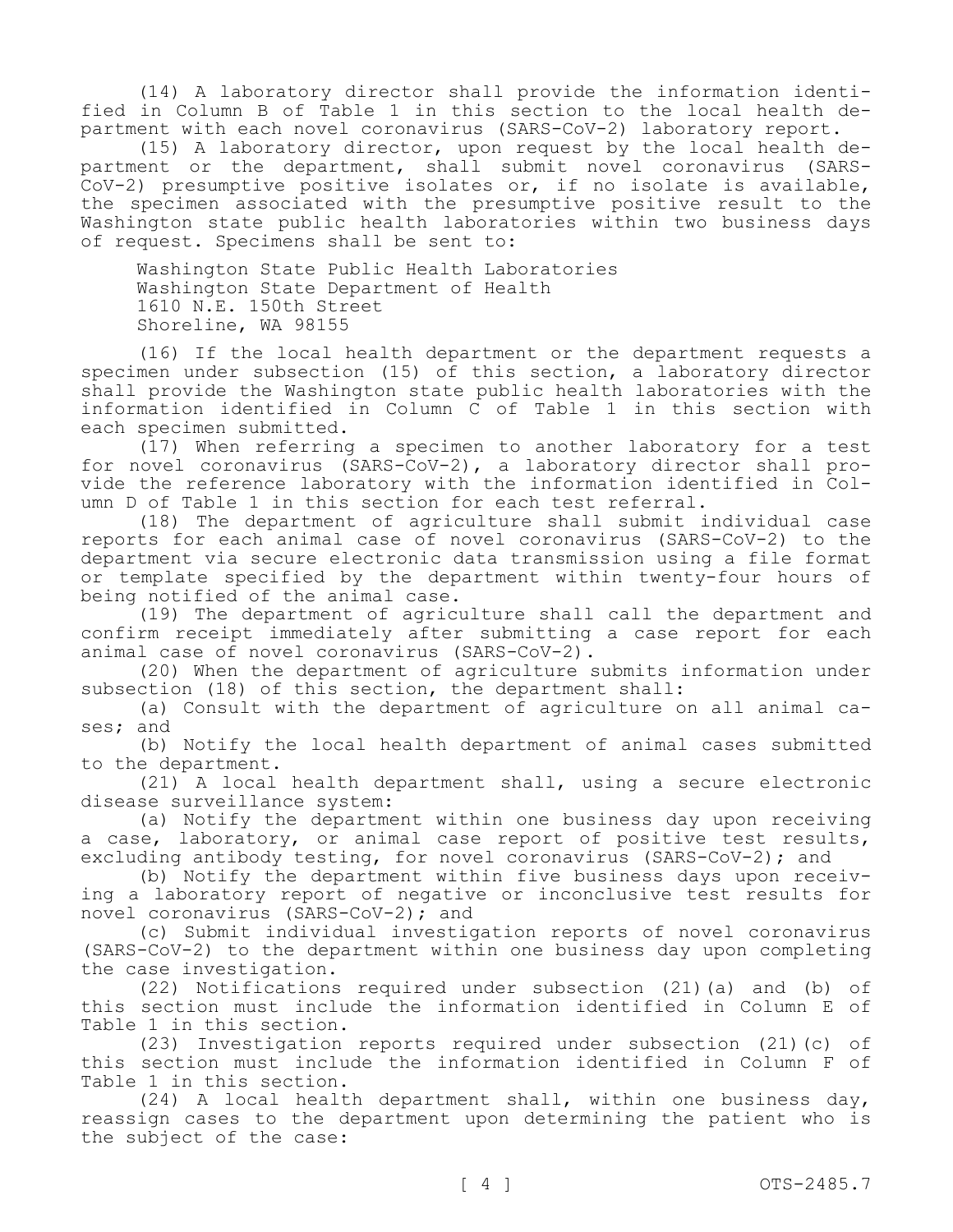(a) Is a resident of another local health department; or

(b) Resides outside Washington state.

(25) A local health department, upon consultation with the department, may forward novel coronavirus (SARS-CoV-2) individual laboratory or case reports submitted by laboratories, health care providers, and health care facilities to the department for data entry and processing.

(26) The local health officer or the state health officer may request additional information of epidemiological or public health value when conducting a case investigation or otherwise for prevention and control of a specific notifiable condition.

(27) Health care providers, health care facilities, laboratories, and the department of agriculture may provide, via secure electronic data transmission using a file format or template specified by the department, additional health information, demographic information, or infectious or noninfectious condition information than is required under this section to the department, local health department, or both when it determines that the additional information will aid the public health authority in protecting the public's health and preventing the spread of novel coronavirus (SARS-CoV-2).

#### **Table 1 Required Reporting for Health Care Providers, Health Care Facilities, Laboratories, and Local Health Departments**

|                                                                                                        | Column A:<br><b>Health care</b><br>providers<br>and health<br>care<br>facilities<br>shall<br>provide the<br>following<br>information<br>to the local<br>health<br>department<br>with each<br>case report,<br>and to the<br>laboratory<br>with each<br>test ordered: | Column B:<br>Laboratory<br>directors<br>shall<br>provide the<br>local health<br>department<br>with the<br>following<br>information<br>with each<br>laboratory<br>report: | Column C:<br>Laboratory<br>directors<br>shall<br>provide the<br>department<br>with the<br>following<br>information<br>with each<br>specimen<br>submitted: | Column D:<br>Laboratory<br>directors<br>shall<br>provide the<br>following<br>information<br>when<br>referring a<br>specimen to<br>another<br>laboratory: | Column E:<br>Local health<br>department<br>notifications<br>to the<br>department<br>must<br>include: | Column F:<br>Local health<br>department<br>investigation<br>reports to<br>the<br>department<br>must<br>include: |
|--------------------------------------------------------------------------------------------------------|---------------------------------------------------------------------------------------------------------------------------------------------------------------------------------------------------------------------------------------------------------------------|--------------------------------------------------------------------------------------------------------------------------------------------------------------------------|-----------------------------------------------------------------------------------------------------------------------------------------------------------|----------------------------------------------------------------------------------------------------------------------------------------------------------|------------------------------------------------------------------------------------------------------|-----------------------------------------------------------------------------------------------------------------|
| Patient's name (last)<br>name, first name,<br>middle initial)                                          | $\mathbf X$                                                                                                                                                                                                                                                         | $\mathbf X$                                                                                                                                                              | $\mathbf X$                                                                                                                                               | X                                                                                                                                                        | $\mathbf X$                                                                                          | X                                                                                                               |
| Patient's street<br>address, including<br>residence zip code<br>and county                             | $\mathbf X$                                                                                                                                                                                                                                                         | $\boldsymbol{\mathrm{X}}$                                                                                                                                                | $\boldsymbol{\mathrm{X}}$                                                                                                                                 | X                                                                                                                                                        | $\mathbf X$                                                                                          | $\mathbf X$                                                                                                     |
| Patient's telephone<br>number with area<br>code                                                        | $\mathbf X$                                                                                                                                                                                                                                                         | $\mathbf X$                                                                                                                                                              | $\mathbf X$                                                                                                                                               | $\mathbf X$                                                                                                                                              | $\mathbf X$                                                                                          | $\boldsymbol{\mathrm{X}}$                                                                                       |
| Patient's age and date<br>of birth                                                                     | $\mathbf X$                                                                                                                                                                                                                                                         | $\mathbf X$                                                                                                                                                              | $\mathbf X$                                                                                                                                               | $\mathbf X$                                                                                                                                              | $\mathbf X$                                                                                          | X                                                                                                               |
| Patient's ethnicity,<br>using the categories<br>described in<br>subsection $(2)(k)$ of<br>this section | X                                                                                                                                                                                                                                                                   | $\mathbf X$                                                                                                                                                              | $\mathbf X$                                                                                                                                               | X                                                                                                                                                        | X                                                                                                    | X                                                                                                               |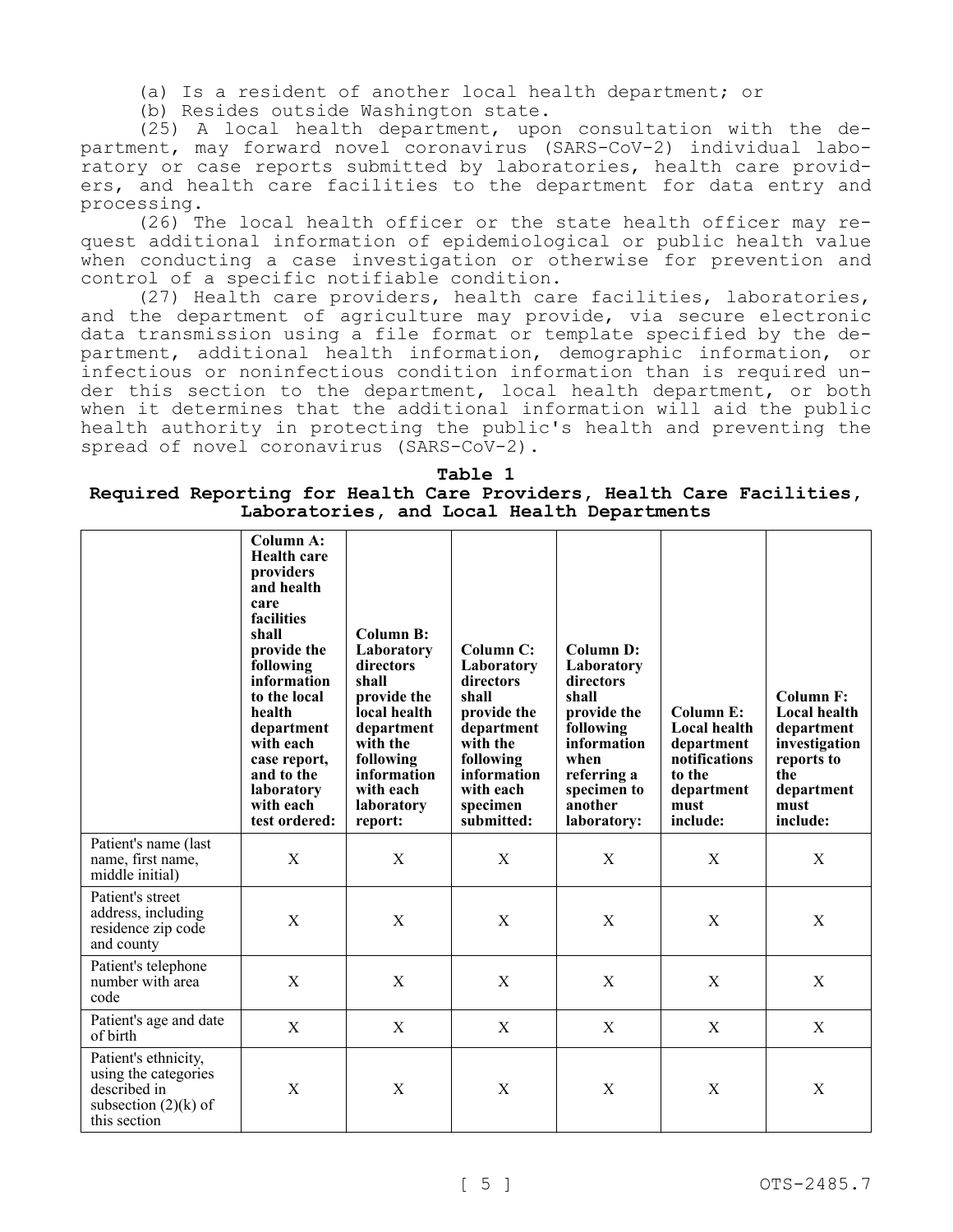|                                                                                                                                                                                                                         | Column A:<br><b>Health care</b><br>providers<br>and health<br>care<br>facilities<br>shall<br>provide the<br>following<br>information<br>to the local<br>health<br>department<br>with each<br>case report,<br>and to the<br>laboratory<br>with each<br>test ordered: | <b>Column B:</b><br>Laboratory<br>directors<br>shall<br>provide the<br>local health<br>department<br>with the<br>following<br>information<br>with each<br>laboratory<br>report: | <b>Column C:</b><br>Laboratory<br>directors<br>shall<br>provide the<br>department<br>with the<br>following<br>information<br>with each<br>specimen<br>submitted: | <b>Column D:</b><br>Laboratory<br>directors<br>shall<br>provide the<br>following<br>information<br>when<br>referring a<br>specimen to<br>another<br>laboratory: | Column E:<br>Local health<br>department<br>notifications<br>to the<br>department<br>must<br>include: | <b>Column F:</b><br>Local health<br>department<br>investigation<br>reports to<br>the<br>department<br>must<br>include: |
|-------------------------------------------------------------------------------------------------------------------------------------------------------------------------------------------------------------------------|---------------------------------------------------------------------------------------------------------------------------------------------------------------------------------------------------------------------------------------------------------------------|---------------------------------------------------------------------------------------------------------------------------------------------------------------------------------|------------------------------------------------------------------------------------------------------------------------------------------------------------------|-----------------------------------------------------------------------------------------------------------------------------------------------------------------|------------------------------------------------------------------------------------------------------|------------------------------------------------------------------------------------------------------------------------|
| Patient's race, using<br>the categories<br>described in<br>subsection $(2)(l)$ of<br>this section                                                                                                                       | $\mathbf X$                                                                                                                                                                                                                                                         | $\mathbf X$                                                                                                                                                                     | X                                                                                                                                                                | X                                                                                                                                                               | $\mathbf X$                                                                                          | $\mathbf X$                                                                                                            |
| Patient's sex                                                                                                                                                                                                           | $\mathbf X$                                                                                                                                                                                                                                                         | $\mathbf X$                                                                                                                                                                     | $\mathbf X$                                                                                                                                                      | $\mathbf X$                                                                                                                                                     | $\mathbf X$                                                                                          | $\mathbf X$                                                                                                            |
| Test ordered,<br>performed, and<br>resulted, using<br>appropriate LOINC<br>codes as defined by<br>the Laboratory in<br>Vitro Diagnostics<br>(LIVD) Test Code<br>Mapping for SARS-<br>CoV-2 tests provided<br>by the CDC |                                                                                                                                                                                                                                                                     | $\mathbf X$                                                                                                                                                                     | $\mathbf X$                                                                                                                                                      | $\mathbf X$                                                                                                                                                     | $X^*$                                                                                                | $X^*$                                                                                                                  |
| Test result (values)<br>using appropriate<br>SNOMED-CT codes<br>as defined by the<br>LIVD Test Code<br>Mapping for SARS-<br>CoV-2 tests provided<br>by the CDC                                                          |                                                                                                                                                                                                                                                                     | $\boldsymbol{\mathrm{X}}$                                                                                                                                                       | $\mathbf X$                                                                                                                                                      | $\boldsymbol{\mathrm{X}}$                                                                                                                                       | $X^*$                                                                                                | $X^*$                                                                                                                  |
| Test result date (date<br>format)                                                                                                                                                                                       |                                                                                                                                                                                                                                                                     | X                                                                                                                                                                               | X                                                                                                                                                                |                                                                                                                                                                 | $X^*$                                                                                                | $X^*$                                                                                                                  |
| Device identifier                                                                                                                                                                                                       |                                                                                                                                                                                                                                                                     | $\mathbf X$                                                                                                                                                                     | X                                                                                                                                                                |                                                                                                                                                                 | $X^*$                                                                                                | $X^*$                                                                                                                  |
| Accession number or<br>specimen ID                                                                                                                                                                                      |                                                                                                                                                                                                                                                                     | X                                                                                                                                                                               | X                                                                                                                                                                |                                                                                                                                                                 | $X^*$                                                                                                | $X^*$                                                                                                                  |
| Date of specimen<br>collection (date<br>format)                                                                                                                                                                         | $\mathbf X$                                                                                                                                                                                                                                                         | $\mathbf X$                                                                                                                                                                     | $\mathbf X$                                                                                                                                                      | $\mathbf X$                                                                                                                                                     | $\mathbf X$                                                                                          | $\mathbf X$                                                                                                            |
| Specimen source,<br>using appropriate<br>SNOMED-CT, SPM4<br>codes, or equivalently<br>detailed alternative<br>codes                                                                                                     |                                                                                                                                                                                                                                                                     | $\mathbf X$                                                                                                                                                                     | $\mathbf X$                                                                                                                                                      | $\mathbf X$                                                                                                                                                     | $\mathbf{X}^*$                                                                                       | $\mathbf{X}^*$                                                                                                         |
| Ordering organization<br>or health care<br>provider's name                                                                                                                                                              | $\mathbf X$                                                                                                                                                                                                                                                         | $\mathbf X$                                                                                                                                                                     | X                                                                                                                                                                | $\mathbf X$                                                                                                                                                     | $\mathbf X$                                                                                          | $\mathbf X$                                                                                                            |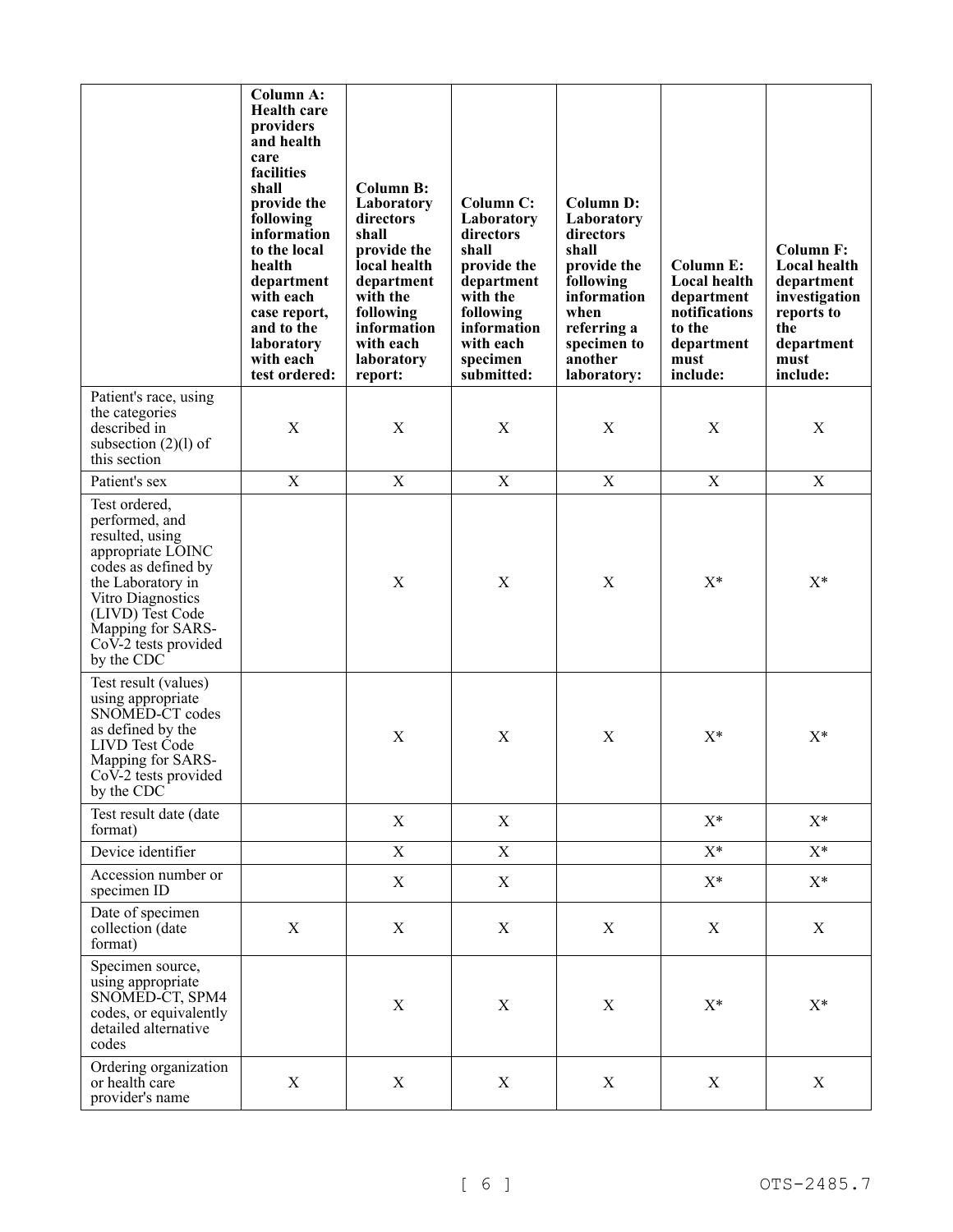|                                                                                                                                                                | <b>Column A:</b><br><b>Health care</b><br>providers<br>and health<br>care<br>facilities<br>shall<br>provide the<br>following<br>information<br>to the local<br>health<br>department<br>with each<br>case report,<br>and to the<br>laboratory<br>with each<br>test ordered: | Column B:<br>Laboratory<br>directors<br>shall<br>provide the<br>local health<br>department<br>with the<br>following<br>information<br>with each<br>laboratory<br>report: | Column C:<br>Laboratory<br>directors<br>shall<br>provide the<br>department<br>with the<br>following<br>information<br>with each<br>specimen<br>submitted: | <b>Column D:</b><br>Laboratory<br>directors<br>shall<br>provide the<br>following<br>information<br>when<br>referring a<br>specimen to<br>another<br>laboratory: | <b>Column E:</b><br><b>Local health</b><br>department<br>notifications<br>to the<br>department<br>must<br>include: | Column F:<br><b>Local health</b><br>department<br>investigation<br>reports to<br>the<br>department<br>must<br>include: |
|----------------------------------------------------------------------------------------------------------------------------------------------------------------|----------------------------------------------------------------------------------------------------------------------------------------------------------------------------------------------------------------------------------------------------------------------------|--------------------------------------------------------------------------------------------------------------------------------------------------------------------------|-----------------------------------------------------------------------------------------------------------------------------------------------------------|-----------------------------------------------------------------------------------------------------------------------------------------------------------------|--------------------------------------------------------------------------------------------------------------------|------------------------------------------------------------------------------------------------------------------------|
| Ordering organization<br>or health care<br>provider's National<br>Provider Identifier (as<br>applicable) and<br>affiliated organization<br>(specific facility) | $\mathbf X$                                                                                                                                                                                                                                                                | X                                                                                                                                                                        | X                                                                                                                                                         | X                                                                                                                                                               | X                                                                                                                  | X                                                                                                                      |
| Ordering organization<br>or health care<br>provider's telephone<br>number                                                                                      | $\mathbf X$                                                                                                                                                                                                                                                                | X                                                                                                                                                                        | X                                                                                                                                                         | $\mathbf X$                                                                                                                                                     | $\boldsymbol{\mathrm{X}}$                                                                                          | $\mathbf X$                                                                                                            |
| Ordering organization<br>or health care<br>provider's address<br>including zip code                                                                            | $\mathbf X$                                                                                                                                                                                                                                                                | X                                                                                                                                                                        | $\mathbf X$                                                                                                                                               | $\mathbf X$                                                                                                                                                     | $\mathbf X$                                                                                                        | $\mathbf X$                                                                                                            |
| Performing laboratory<br>or facility name and<br>CLIA number                                                                                                   |                                                                                                                                                                                                                                                                            | $\mathbf X$                                                                                                                                                              | X                                                                                                                                                         |                                                                                                                                                                 | $X^*$                                                                                                              | $X^*$                                                                                                                  |
| Performing laboratory<br>or facility address<br>including zip code                                                                                             |                                                                                                                                                                                                                                                                            | $\mathbf X$                                                                                                                                                              | $\mathbf X$                                                                                                                                               |                                                                                                                                                                 | $X^*$                                                                                                              | $X^*$                                                                                                                  |
| Performing laboratory<br>or facility phone<br>number                                                                                                           |                                                                                                                                                                                                                                                                            | $\mathbf X$                                                                                                                                                              | $\mathbf X$                                                                                                                                               |                                                                                                                                                                 | $X^*$                                                                                                              | $\mathbf{X}^*$                                                                                                         |
| Reporting entity name<br>and CLIA number (or<br>appropriate ID)                                                                                                |                                                                                                                                                                                                                                                                            | $\mathbf X$                                                                                                                                                              | X                                                                                                                                                         | X                                                                                                                                                               | $X^*$                                                                                                              | $X^*$                                                                                                                  |
| Reporting entity<br>address including zip<br>code                                                                                                              |                                                                                                                                                                                                                                                                            | $\mathbf X$                                                                                                                                                              | X                                                                                                                                                         | X                                                                                                                                                               | $X^*$                                                                                                              | $X^*$                                                                                                                  |
| Reporting entity<br>phone number                                                                                                                               |                                                                                                                                                                                                                                                                            | $\mathbf X$                                                                                                                                                              | $\mathbf X$                                                                                                                                               | $\boldsymbol{\mathrm{X}}$                                                                                                                                       | $\mathbf{X}^*$                                                                                                     | $\mathbf{X}^*$                                                                                                         |
| Name and telephone<br>number of the person<br>providing the report                                                                                             | $\mathbf X$                                                                                                                                                                                                                                                                |                                                                                                                                                                          |                                                                                                                                                           |                                                                                                                                                                 |                                                                                                                    |                                                                                                                        |
| Patient's notifiable<br>condition                                                                                                                              | $\mathbf X$                                                                                                                                                                                                                                                                |                                                                                                                                                                          |                                                                                                                                                           |                                                                                                                                                                 | $\mathbf X$                                                                                                        | X                                                                                                                      |
| Patient's diagnosis of<br>disease or condition                                                                                                                 | $\mathbf X$                                                                                                                                                                                                                                                                |                                                                                                                                                                          |                                                                                                                                                           |                                                                                                                                                                 |                                                                                                                    |                                                                                                                        |
| Date specimen<br>received by reporting<br>laboratory                                                                                                           |                                                                                                                                                                                                                                                                            | $\mathbf X$                                                                                                                                                              | $\mathbf X$                                                                                                                                               |                                                                                                                                                                 | $X^*$                                                                                                              | $X^*$                                                                                                                  |